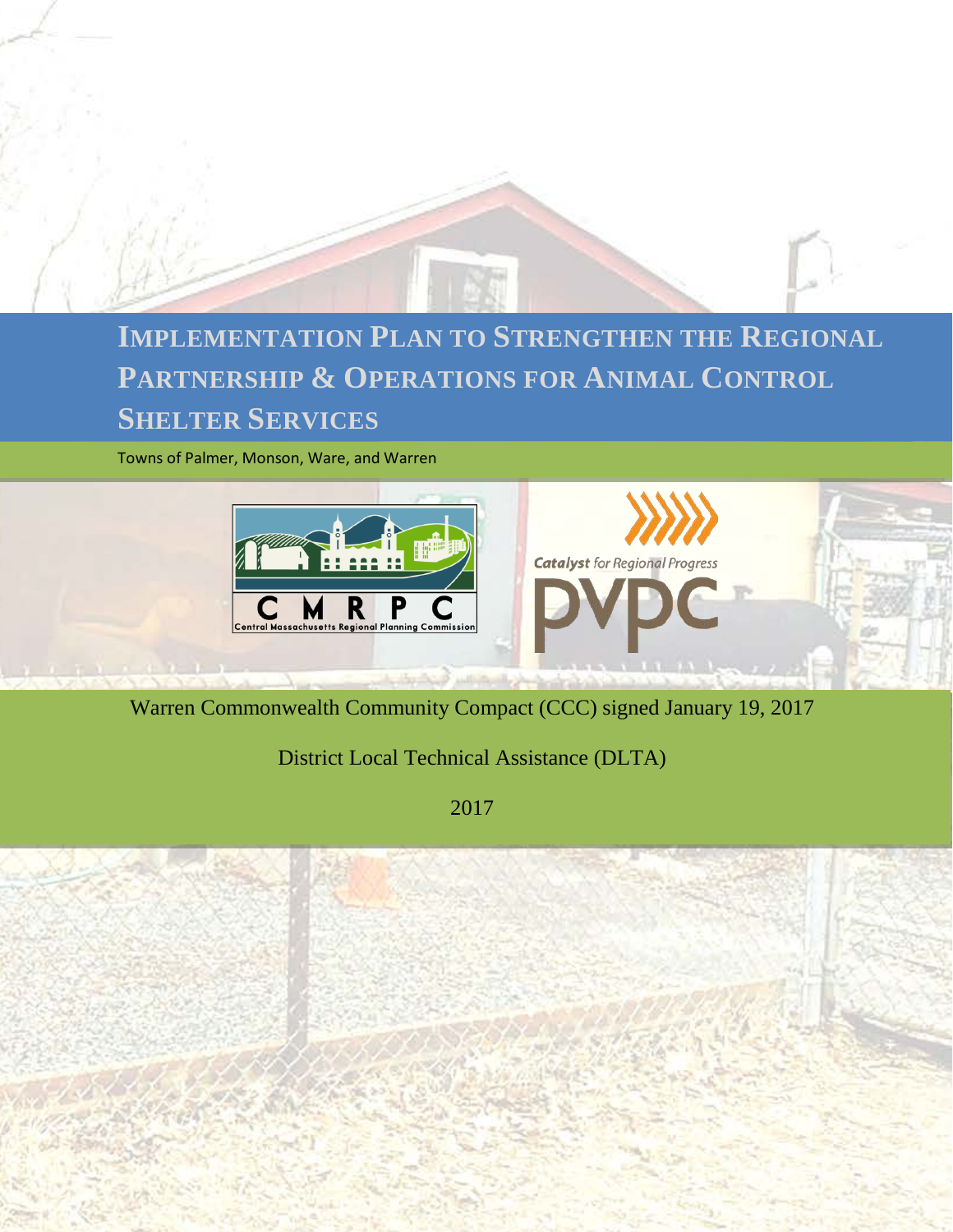## **Acknowledgments**

The work that provided the basis for this study was supported by the Commonwealth of Massachusetts FY2017 District Local Technical Assistance (DLTA) funding. The substance and findings of the work are dedicated to the public. The authors and publishers are solely responsible for the accuracy of the statements and interpretations contained in this study. Such interpretations do not necessarily reflect the views of the interviewees or the municipalities within this study.

#### **Pioneer Valley Planning Commission Staff**

Joshua A. Garcia, Municipal Services Manager

#### **Central Massachusetts Regional Planning Commission Staff**

Andrew Loew, Principal Planner Connor Robichaud, Administrative Assistant

#### **Regional Animal Control Committee**

Charlie Blanchard, Palmer Town Manager Stuart Beckley, Ware Town Manager Evan Brassard, Monson Town Administrator Dario Nardi, Warren Selectman John Janulewicz, Palmer Police Chief Stephen Kozloski, Monson Police Chief Wendy LeSage, Animal Control Officer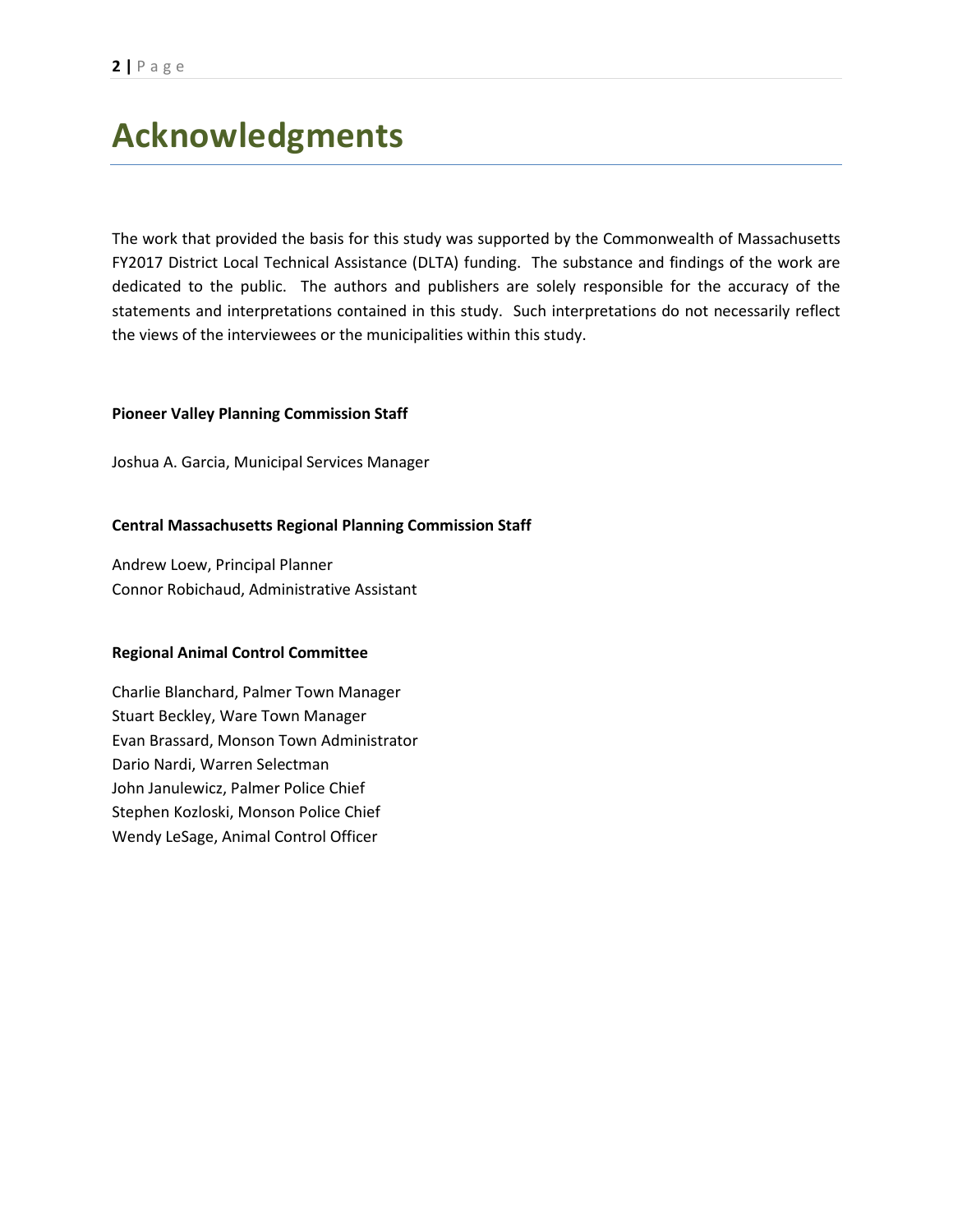# **Table of Contents**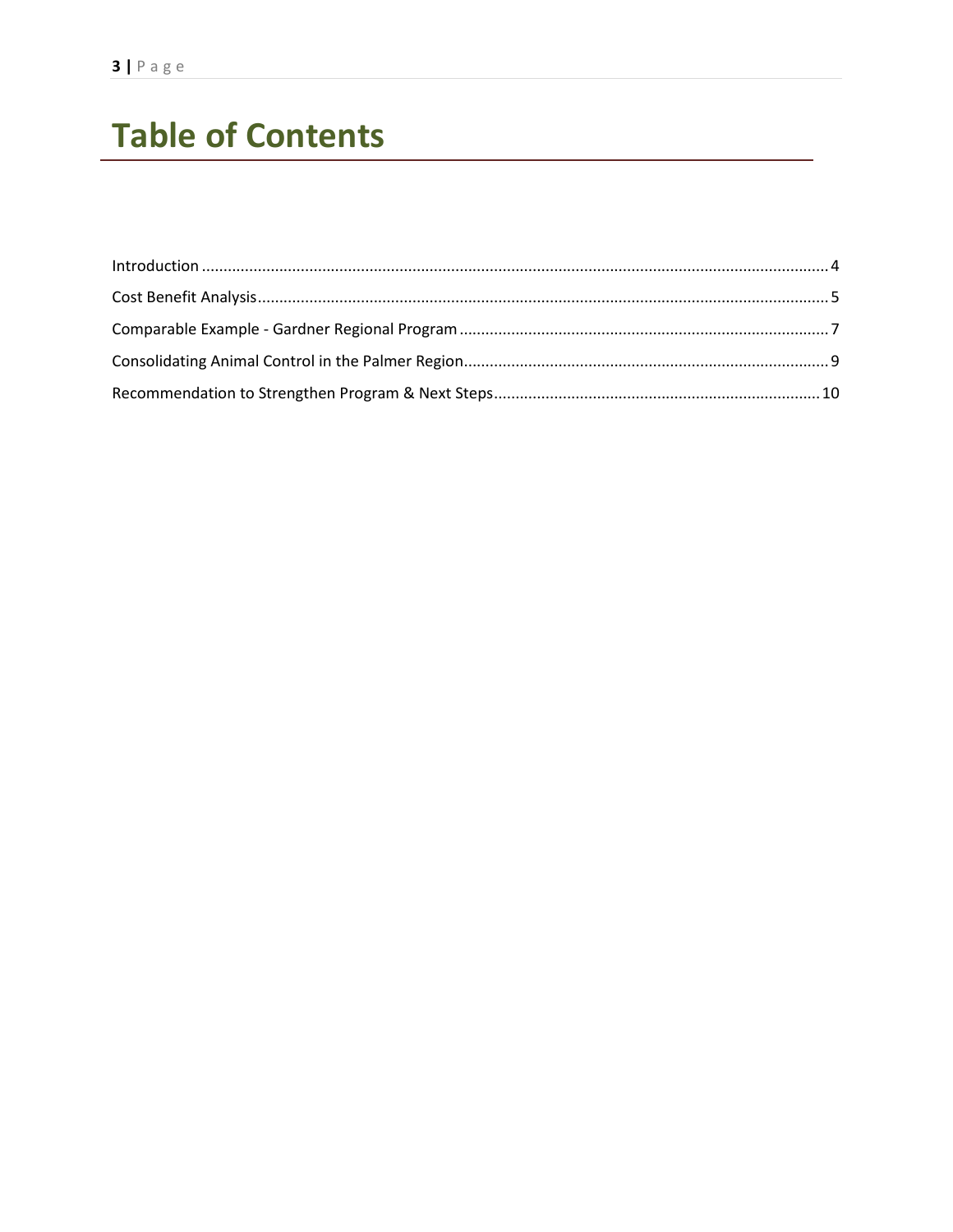## <span id="page-3-0"></span>**Introduction**

In 2015, the Towns of Palmer, Monson, Ware, and Warren engaged the CMRPC and the PVPC to develop a business model and operating structure for a regional animal control shelter service partnership arrangement. Fueling the desire to regionalize were the increased requirements in State regulation of animal shelter facilities and municipal budget constraints limiting the individual municipalities to meet statutory responsibilities. The end result was the development and implementation of a regional program through an Inter-Municipal Agreement (IMA), and recommended strategies that address operational efficiency and adequacy. The participating municipalities moved forward with a commitment to a one-year pilot scale program that was overseen by a newly established Regional Animal Control Committee with representatives from the participating communities.

In 2017, the Towns requested DLTA support to review and assess available data produced during the pilot year that would help strengthen the existing partnership agreement and operations of the shared service arrangement for animal control shelter services. The principal objective was to achieve a costbenefit analysis of the current arrangement, coordinate efforts to achieve community consensus to renew and extend the terms of the IMA, and to coordinate action steps to support a longer-term vision for constructing a new animal control facility. It is the desire of those involved in producing this report that planning and working together continues in the effort to improve animal control services in each participating community through regional collaboration.

#### **The agreed upon objective of the study was to perform the following:**

Phase I -

- Review current contract and any available data to assess cost and benefit of services between towns;
- Communicate with communities and the Animal Control Officer (ACO) to identify strengths/weaknesses of partnership arrangement and operations;
- Identify potential solutions to sustain partnership arrangement and improve operations;
- Coordinate renewal option of IMA.

Phase II -

• Begin discussions and help coordinate planning effort to secure an architect/engineering consultant to help complete the technical study and architectural design phases leading toward later construction of a new regional animal control shelter.

Through our process, it was duly noted that Phase II cannot begin until Phase I is complete.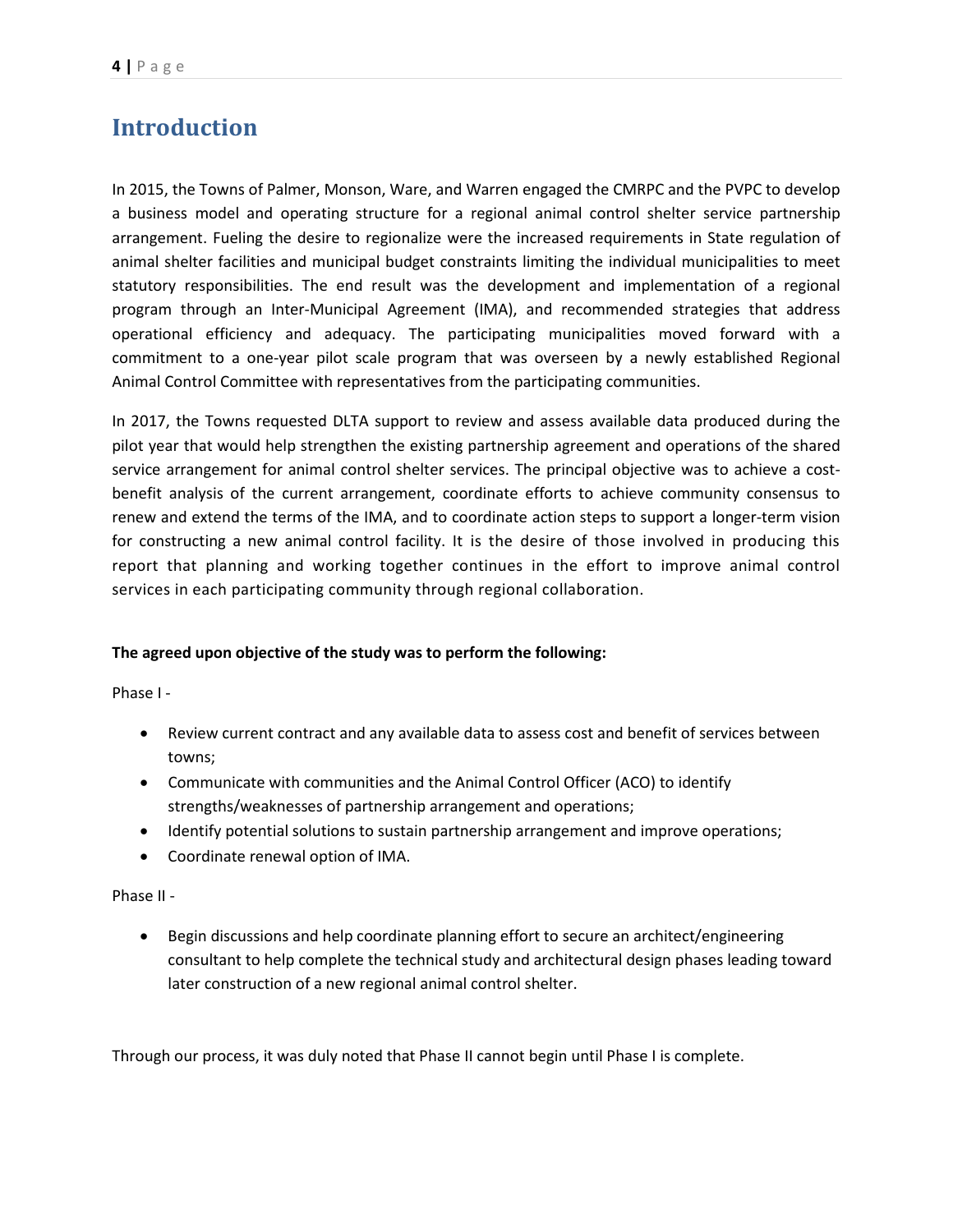### <span id="page-4-0"></span>**Cost Benefit Analysis**

The communities kicked off a pilot scale regional arrangement at the start of fiscal year 2017. Achieving an appropriate level of service at a reasonable cost that will sustain the operation has been the goal since the program was first established. Upon the initial analysis, we concluded that an assessment cost of \$1.00 per resident for sheltering services (Ware and Warren) and \$2.00 per resident for sheltering as well as ACO services (Monson and Palmer) would suffice the cost needed to meet needs on an interim basis, in the effort to build their regional relationship and phase in a consolidated model in the near future. The municipalities accepted the proposal and began with the following recommended arrangement:

| <b>U.S. CONSUS DUI CUU S EUIU CONSUS POPUNICION UN INC PUI INCIPAINING IOWNS</b> |               |       |        |              |  |
|----------------------------------------------------------------------------------|---------------|-------|--------|--------------|--|
| Palmer                                                                           | <b>Monson</b> | Ware  | Warren | <b>Total</b> |  |
| 12.140                                                                           | 8.560         | 9,872 | 5,135  | 35,707       |  |
| 34%                                                                              | 24%           | 28%   | 14%    |              |  |

**U.S. Census Bureau's 2010 Census population of the participating towns**

| <b>TOWN</b>  | <b>POPULATION x Cost</b> | <b>ANNUAL ASSESSMENT</b> |
|--------------|--------------------------|--------------------------|
| Palmer       | 12,140 x \$2             | \$24,280                 |
| Monson       | $8,560 \times $2$        | \$17,120                 |
| Ware         | 9,872 x \$1              | \$9,872                  |
| Warren       | $5,135 \times $1$        | \$5,135                  |
| <b>TOTAL</b> | 35,707 pop               | \$56,607                 |

The available budget funded:

- 1 Full Time Equivalent (FTE) Animal Control Officer (ACO)/Site Director; and
- Multiple Per Diems

The immediate benefit to the towns through this arrangement is the use of an existing shelter and access to a full time Animal Control Officer (ACO) to oversee the shelter and respond to calls as needed. Although these benefits are recognized, the greatest challenge has been to provide the ACO enough staff support so that she is able to take personal time away from her work responsibilities. Another challenge has been to appropriately provide reports to keep track of data, although this has been getting better within the last few months.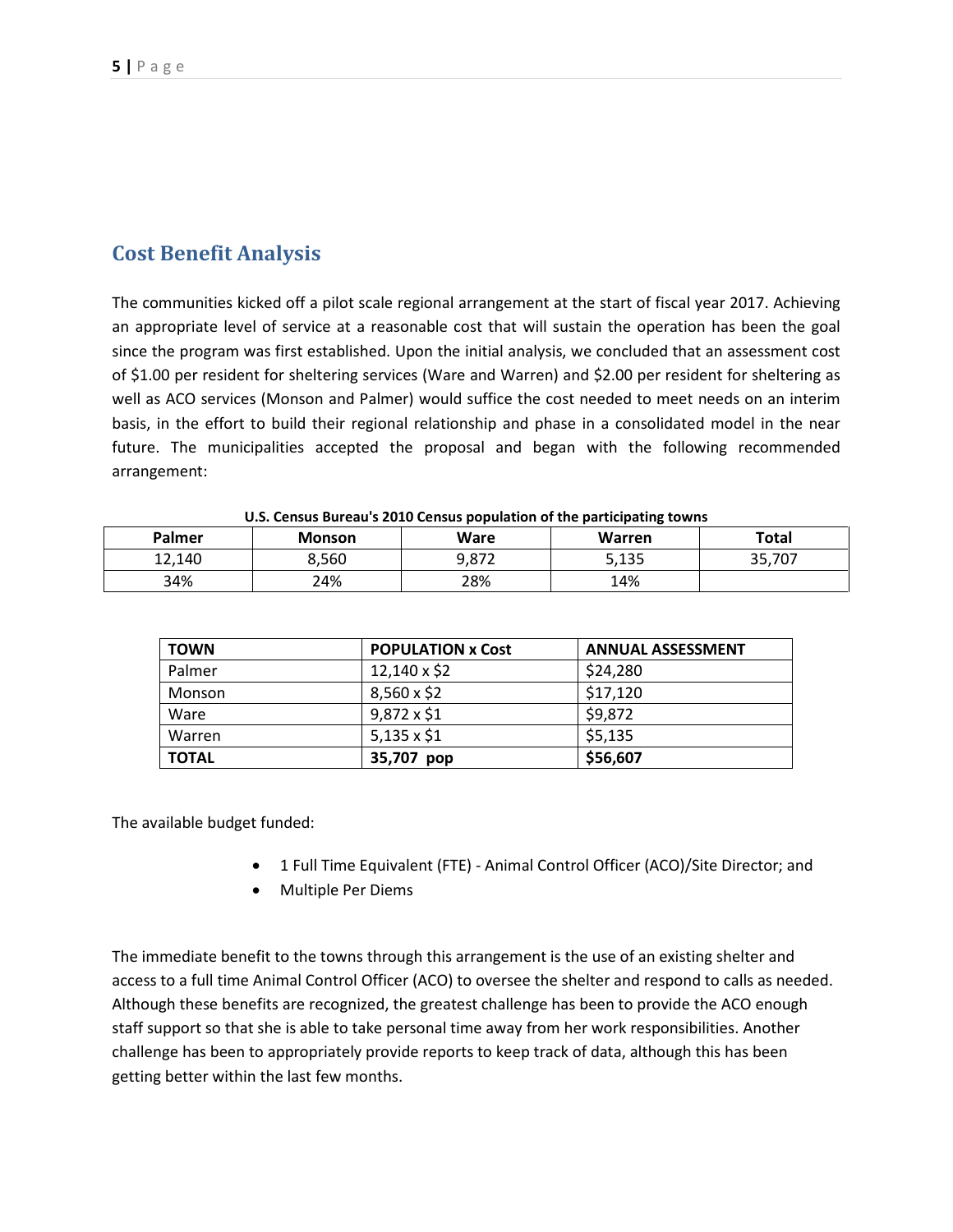Moreover, the shelter is not an ideal facility that meets all state guidelines and lacks adequate space to continue to host in a regional capacity. Other than the State's increased regulatory practices for shelter compliance, the major concern with the existing shelter facility is its location. While it is easily accessible, it is positioned about 100 feet away from the Quabaog River which has consistently experienced flooding during extreme weather events. Pro and Cons of the current facility include:

#### **PROS**

- **CONS**
- Shelter in good repair and in sanitary condition
- Walls and floors where animals are housed are constructed of impervious surfaces that can be hosed and scrubbed
- A washing area with hot and cold running water dedicated to cleaning animals and other items is available
- Heating and cooling available but could be better
- Holding cells to keep animals contained is available. Holding cells have entry access for animals to be inside or outside
- Ventilation to maintain adequate ambient conditions necessary to help with minimizing odor, ammonia levels, disease transmission risk, and unnecessary stress on the animals due to uncomfortable temperatures or environmental conditions
- No isolation room and quarantine room available
- Shelter Arrangement currently established on a floodplain
- No bathrooms
- Lacks adequate storage space
- Lacks proper waste water management for proper disposal of waste water

The municipalites are fully aware of these concerns and have commited to work together toward building a new regional animal control facility as a Phase II component of their plan as they work toward streghtening their partnership arrangement. Prior to excerising the renewal option of the partnership arrangement and extending it beyond the one-year pilot, it was important for the communities to learn if whether or not previously identified assessment was a fair amount for service per community. The current arrangement was reaffirmed when we discovered the Gardner Regional Animal Control program as a comparable example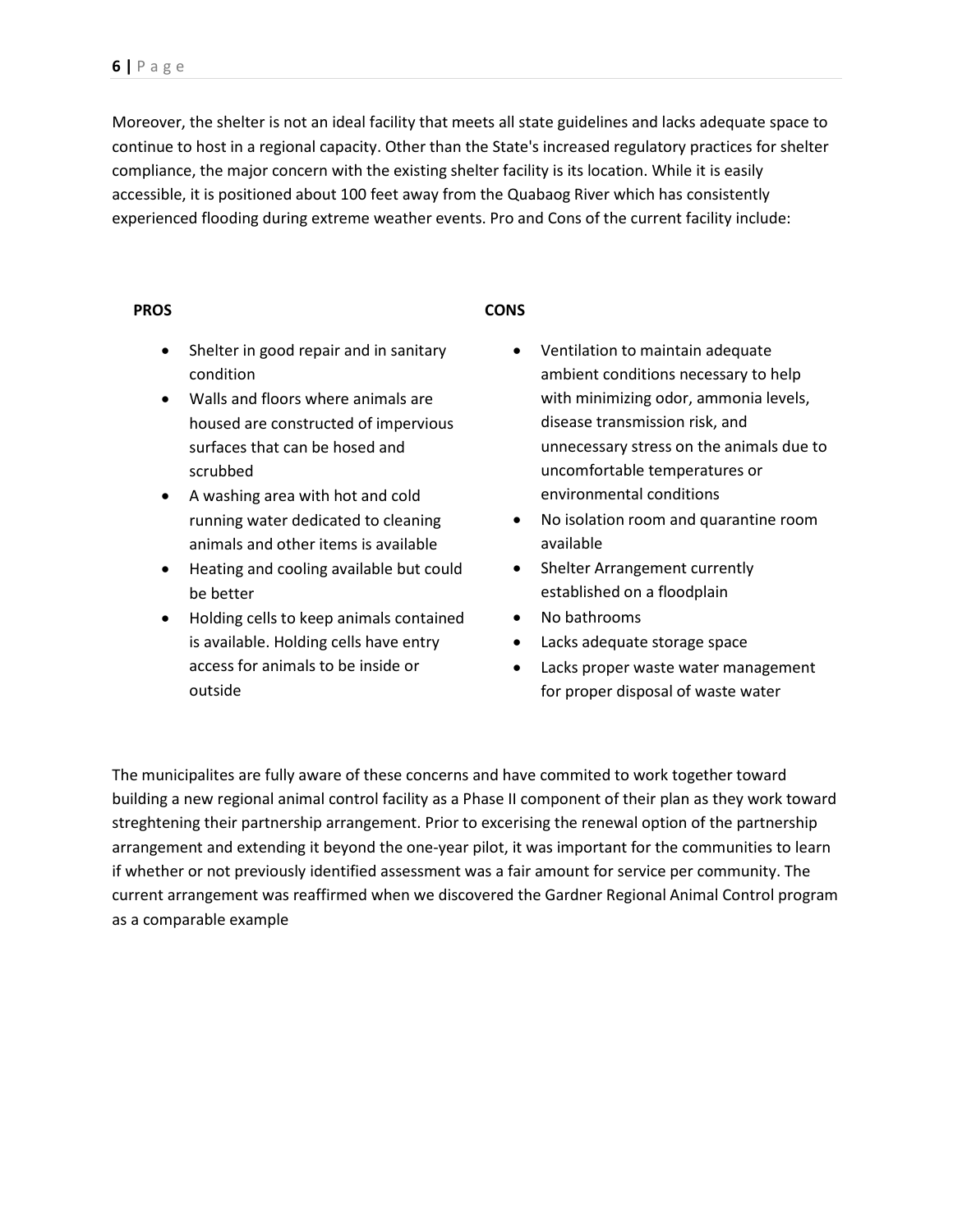### <span id="page-6-0"></span>**Comparable Example - Gardner Regional Program**

For over ten years, Gardner has been the host community for a Regional Animal Control Program that now serves the Towns of Ashburnham, Hubbardston, and Westminster. They perform animal control services and provide an animal shelter for all four towns. While the Shrewsbury region would rely on the Worcester Animal Rescue League for sheltering services, Gardner's call volume makes it a good comparison for sharing Animal Control services. See the table below for more information.

Calls come in through Gardner dispatch and are logged through Gardner dispatch. Information from the call is then relayed to the ACOs. Every ACO uses city phones and keeps a written log of all calls at the facility. That log is shared with the communities quarterly.

There are currently three full-time ACOs and they're looking to hire a per diem to fill in for vacations and sick days. They have 7am-5pm coverage seven days a week. They always tried to have two ACOs on duty at once. Any emergency calls after 5pm go to whoever was on duty most recently and counts as an automatic two hours overtime plus any additional time spent on the call. All three ACOs are certified Animal Inspectors; they do kennel inspections, barn inspections, and quarantines. They also have four part time staff in charge of maintaining the facility and taking care of the animals. Two are 19 hour positions and the other two are 12 hours. They also have some volunteers that help take care of the dogs. ACOs send out all rabies samples to a contracted veterinarian. For vehicles, they have one outfitted van and one pickup truck with slide-in Animal Control Unit. They dispose of roadkill for the whole region but have varying standards for what they will pick up in each town.

Located at 899 West Broadway in Gardner, the facility is made up of several use-oriented rooms. A cat facility has an indoor portion and an attached outdoor enclosure where the cats are kept. Cats that they determine should not be integrated with others are kept in cages in that room. There is a medical room where they keep quarantines, sick animals, and any animal that has to be isolated. The medical room has a separate entry door. There's a bathroom outfitted with a shower/hose down area and separate laundry room. There's a dog kennel with 15 runs and a fenced in outdoor area. There are also cages in the main lobby; they find guests enjoy seeing animals when they come in. Altogether, they can hold 30 cats and 15 dogs. Gardner has had the facility for 15 years and it is now used for all four towns. Funding for the facility came mostly through donations. Gardner's animal control facility not only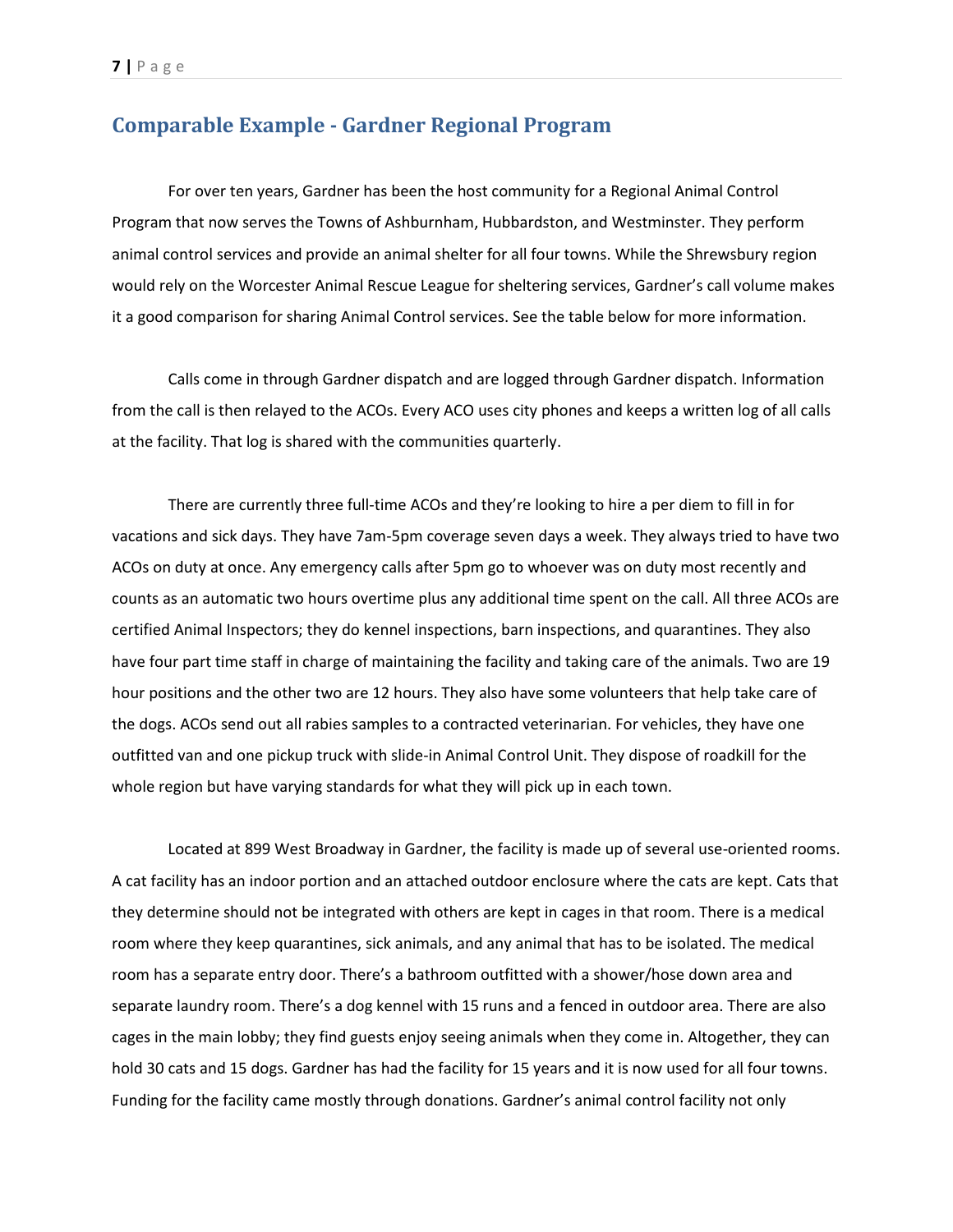provides residents with a shelter service, it serves to centralize animal control operations and solidifies the agreement between the four towns.

The assessments are scaled based on a combination of calls volume and population. Once they had the initial budget and each community's payment, they signed a 3-year deal that increased the payment amount by 2.5% each year. Each community is satisfied with the current arrangement and the shelter has an eye on the future with ideas for facility expansion.

Even though Gardner's Regional population is less than half of Shrewsbury's, funding for Animal Control is significantly higher. This not only allows Gardner to provide shelter services but also allows them to utilize three ACOs. They also have a robust facility/maintenance staff consisting of part-time employees and volunteers. Their ability to generate support from the community has been crucial to their success. Their operation would not be possible without volunteers and donations.

| Town                  | Population*                                                                                                                | Budget**      | \$ per capita | Calls***     | Intakes (all)  | Intakes (dogs) | <b>ACO FTE</b> | <b>Shelter FTE</b> |
|-----------------------|----------------------------------------------------------------------------------------------------------------------------|---------------|---------------|--------------|----------------|----------------|----------------|--------------------|
| Gardner               | 20,228                                                                                                                     | \$108,483     | \$5.36        | 682          | Unk            | Unk            | N/A            | N/A                |
| Ashburnham            | 6,160                                                                                                                      | \$33,850      | \$5.50        | 123          | Unk            | Unk            | N/A            | N/A                |
| Hubbardston           | 4,382                                                                                                                      | \$18,513      | \$4.22        | 133          | Unk            | Unk            | N/A            | N/A                |
| Westminster           | 7,277                                                                                                                      | \$39,800      | \$5.47        | 175          | Unk            | Unk            | N/A            | N/A                |
| Region                | 38,047                                                                                                                     | \$200,646     | \$5.27        | 1,113        | 374            | 184            | $3+$           | ~1                 |
|                       |                                                                                                                            |               |               |              |                |                |                |                    |
|                       |                                                                                                                            |               | \$ per        |              | <b>Intakes</b> | <b>Intakes</b> |                |                    |
| Town                  | Population*                                                                                                                | <b>Budget</b> | capita****    | <b>Calls</b> | $(all)$ *****  | (dogs)*****    | <b>ACO FTE</b> | <b>Shelter FTE</b> |
| Palmer                | 12,168                                                                                                                     | \$24,280      | \$2.00        | Unk          | 74             | 74             | N/A            | N/A                |
| Monson                | 8,713                                                                                                                      | \$17,120      | \$2.00        | Unk          | 17             | 17             | N/A            | N/A                |
| Ware (shelter only)   | 9,901                                                                                                                      | \$9,872       | \$1.00        | Unk          | 41             | 41             | N/A            | N/A                |
| Warren (shelter only) | 5,163                                                                                                                      | \$5,135       | \$1.00        | Unk          |                |                | N/A            | N/A                |
| Region                | 35,945                                                                                                                     | \$56,407      | \$1.58        | Unk          | 139            | 139            | $1+$           | $\overline{0}$     |
| $\ast$                | 2015 5-year ACS                                                                                                            |               |               |              |                |                |                |                    |
| **                    | From FY17 Town budgets (mixture of proposed and approved); overall budget from Palmer, incl. shelter and animal care costs |               |               |              |                |                |                |                    |
| ***                   | Calls responded to (resulting in actions of some kind); does not include calls handled solely over the phone               |               |               |              |                |                |                |                    |
| ****                  | Calculated based on former population as included in IMA, with regional total of 35,707                                    |               |               |              |                |                |                |                    |
| *****                 | Prorated for full year from Regional Animal Control Receipts report dated 3/4/17                                           |               |               |              |                |                |                |                    |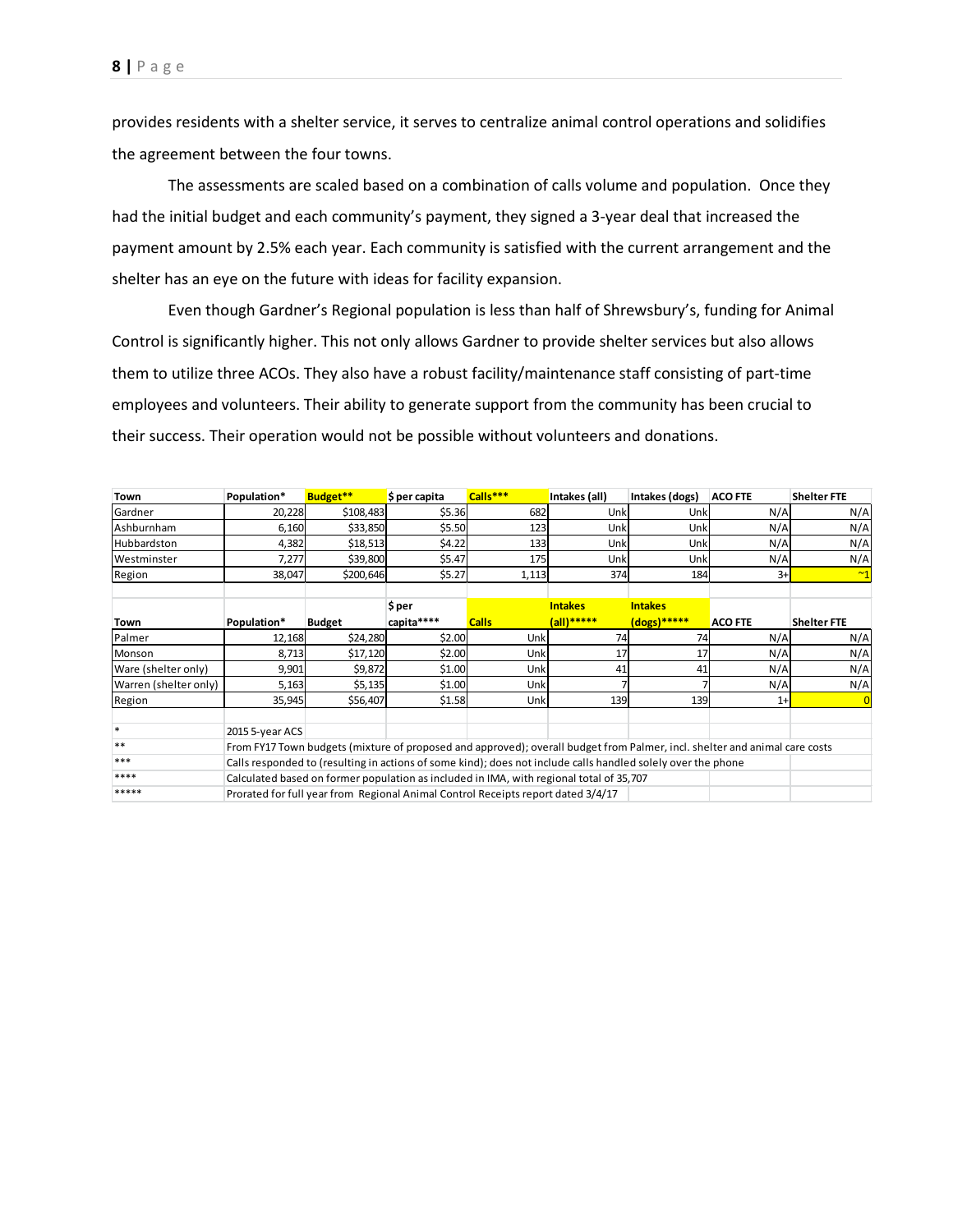## <span id="page-8-0"></span>**Consolidating Animal Control in the Palmer Region**

Reviewing the program in Gardner allowed the municipalities to recognize what is possible. In examining the FY17 Budget, we identified opportunities to make the Palmer Animal Control Program more efficient to address area concerns by creating a more centralized operation in the following ways:

- Centralized dispatch and reporting possible (all calls can be forwarded to Palmer)
- Centralized staffing and scheduling
- Shelter support hours can free ACO time for administrative tasks (reporting etc.)
- Efficiency savings in backup ACO time, some operating expenses

| <b>FY17 Budget</b>                              |           |
|-------------------------------------------------|-----------|
| <b>Item</b>                                     | Cost      |
| Palmer/Monson ACO Salary (1 FTE)                | \$40,310  |
| Ware/Warren ACO Salary (~0.5 FTE, incl. backup) | \$17,560  |
| Palmer/Monson Backup ACO Salary (per diem)      | \$6,400   |
| Shelter help                                    | \$0       |
| Operating expenses                              | \$12,425  |
| Capital costs (vehicle, IT, facility, etc)      | As needed |
| TOTAL                                           | \$76,695  |

This led to a budget that brings the Ware/Warren ACO under the Palmer agreement and updates current expenses to include a budget for shelter help.

| <b>FY18 Model Budget for Regional Scenario</b> |           |                                           |
|------------------------------------------------|-----------|-------------------------------------------|
| <b>Item</b>                                    | Cost      | <b>Assumptions</b>                        |
| Full-time ACO Salary (1 FTE)                   |           | \$41,320 2.5% raise                       |
| Part-time ACO Salary (0.5 FTE)                 |           | \$17,561 85% of Lead ACO rate; 2.5% raise |
| Backup ACO Salary (per diem)                   |           | \$6,000 Savings; built-in redundancy      |
| Shelter help                                   |           | \$2,500 4 hours/week @ \$12/hour          |
| Operating expenses                             |           | \$11,000 Savings; centralized services    |
| Capital costs (vehicle, IT, facility, etc)     | As needed |                                           |
| <b>TOTAL</b>                                   | \$78,381  |                                           |

This consolidated arrangement would be ideal for the communities; however, it's important to move forward in increments to ensure greater success of the overall partnership goals.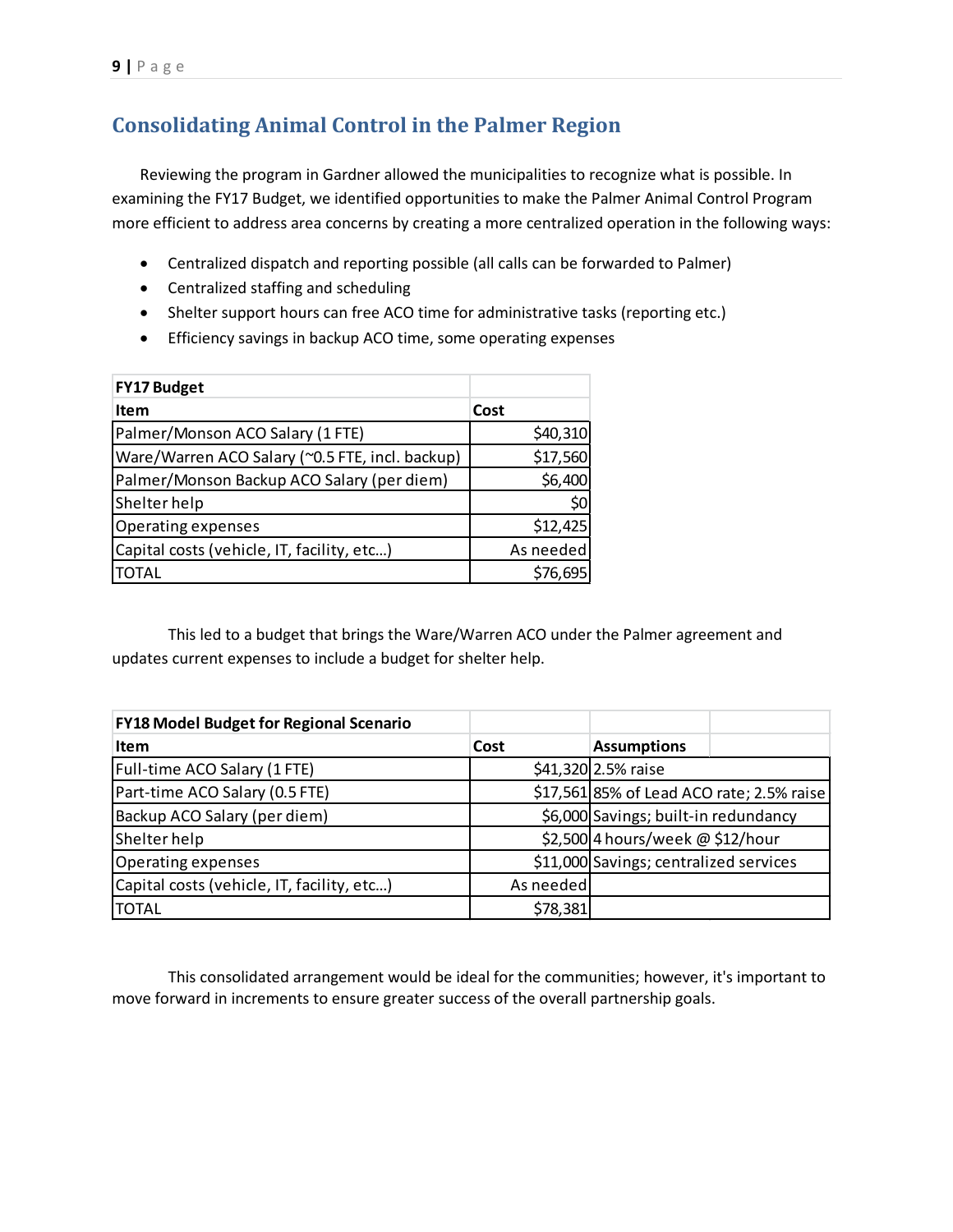### <span id="page-9-0"></span>**Recommendation to Strengthen Program & Next Steps**

Although the full scale consolidated approach would be ideal, it is better for the communities to work toward that model in incremental steps as they move forward with achieving their strategic outcomes. For the most part, the participating municipalities have already been taking steps in that direction. To-date, one full year of the pilot program has been implemented based on our previous recommendation, and the arrangement was revisited to determine the cost benefit of the services. The communities have agreed the services and cost have been worthwhile and resulted in the recommendation for renewal of the regional contract for another three years. Based on population estimates, and the desired service per municipality, the annual assessments for each of the Towns was agreed as follows, including a 2.5% increase at the start of every fiscal year throughout the duration of contract:

| <b>TOWN</b>  | <b>POPULATION x Cost</b> | <b>ANNUAL ASSESSMENT</b> |
|--------------|--------------------------|--------------------------|
| Palmer       | $12,140 \times $2$       | \$24,280                 |
| Monson       | $8,560 \times $2$        | \$17,120                 |
| Ware         | $9,872 \times $1$        | \$9,872                  |
| Warren       | $5,135 \times 1$         | \$5,135                  |
| <b>TOTAL</b> | 35,707<br>pop            | \$56,607                 |

|  | Beginning July 1, 2017 |  |
|--|------------------------|--|
|--|------------------------|--|

|  | Beginning July 1, 2018 |  |
|--|------------------------|--|
|--|------------------------|--|

| <b>TOWN</b>  | <b>POPULATION x Cost</b> | <b>ANNUAL ASSESSMENT</b> |
|--------------|--------------------------|--------------------------|
| Palmer       | $12,140 \times $2$       | \$24,887                 |
| Monson       | $8,560 \times $2$        | \$17,548                 |
| Ware         | $9,872 \times $1$        | \$10.119                 |
| Warren       | $5,135 \times 1$         | \$5,263                  |
| <b>TOTAL</b> | 35,707 pop               | \$57,817                 |

| Beginning July 1, 2019 |  |  |  |
|------------------------|--|--|--|
|------------------------|--|--|--|

| <b>TOWN</b>  | <b>POPULATION x Cost</b> | <b>ANNUAL ASSESSMENT</b> |
|--------------|--------------------------|--------------------------|
| Palmer       | $12,140 \times $2$       | \$25,509                 |
| Monson       | $8,560 \times $2$        | \$17,987                 |
| Ware         | $9,872 \times 1$         | \$10,372                 |
| Warren       | $5,135 \times 1$         | \$5,395                  |
| <b>TOTAL</b> | 35,707 pop               | \$59,263                 |

In addition to the contract renewal, the four municipalities committed to continue to grow their partnership by taking on our recommendation for Phase II as next steps. They will begin discussions and coordinate planning effort to secure an architect/engineering consultant to help complete the technical study and architectural design phases. This will lead toward later construction of a new regional animal control shelter.